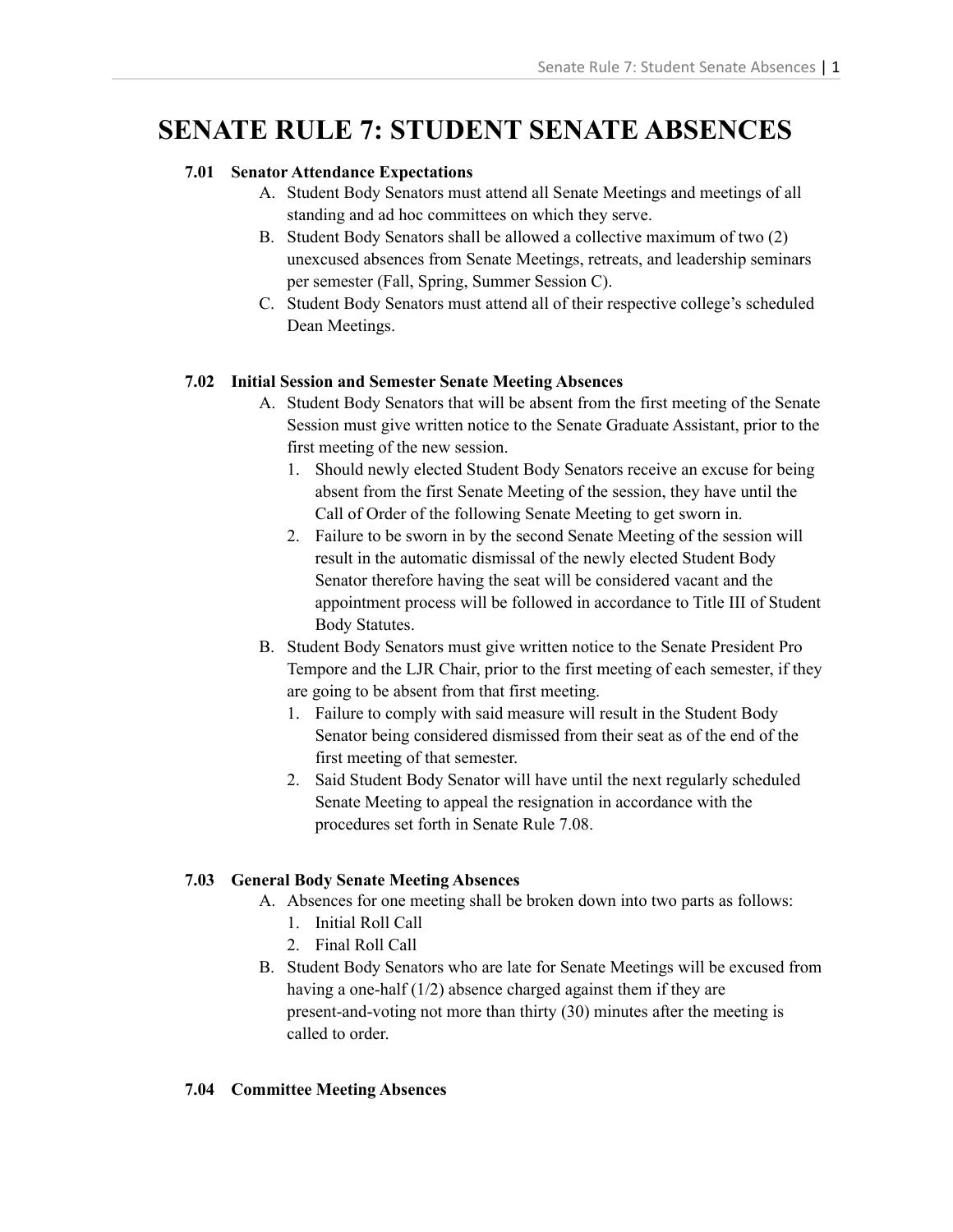- A. Student Body Senators shall be allowed a maximum of two (2) unexcused absences from each Senate committee per semester.
- B. Absences shall not be counted for Senate Executive Committee meetings.
- C. Committee Meeting Absences may be expunged at the discretion of the Committee Chair ad outlined in Title III.

#### **7.05 Caucus Meeting Abscences**

- A. Caucus members shall be allowed a maximum of two (2) unexcused absences from each Senate Caucus per semester.
- B. Caucus Meeting Absences may be expunged at the discretion of the Caucus Chair as outlined in Title III.

#### **7.06 Senate Retreats and Leadership Seminars**

- A. Absences from retreats or seminars in which not all senators are required to attend shall not be counted towards a senator's absence limit.
- B. Absences for retreats and leadership seminars shall be broken down into two parts as follows:
	- 1. Initial Roll Call
	- 2. Final Roll Call
- C. The procedure for hearing the Retreat or Seminar absence shall be the same as reflected in Section 7.06.

#### **7.07 Dean Meeting Absences**

- A. The External Legislative Assistant shall record the attendance in the beginning and end of the meeting.
- B. Absences for one meeting shall be broken down into two parts as follows:
	- i. Initial roll Call
	- ii. Final Roll Call
- C. Dean Meetings are not subject to the Blanket Excuse Policy and must be excused on a case-by-case basis.
- D. The procedure for hearing the Dean Meeting absence shall be the same as reflected in Section 7.07.
- E. Student Body Senators must give written notice to the External Legislative Assistant, Senate President Pro Tempore and the LJR Chair, prior to their college's scheduled Dean Meeting, if they are going to be absent from that meeting.
	- i. Failure to comply with said measure will result in the Student Body Senator being considered dismissed from their seat unless they receive an excused absence from the LJR Committee within ten (10) days of the said Dean Meeting.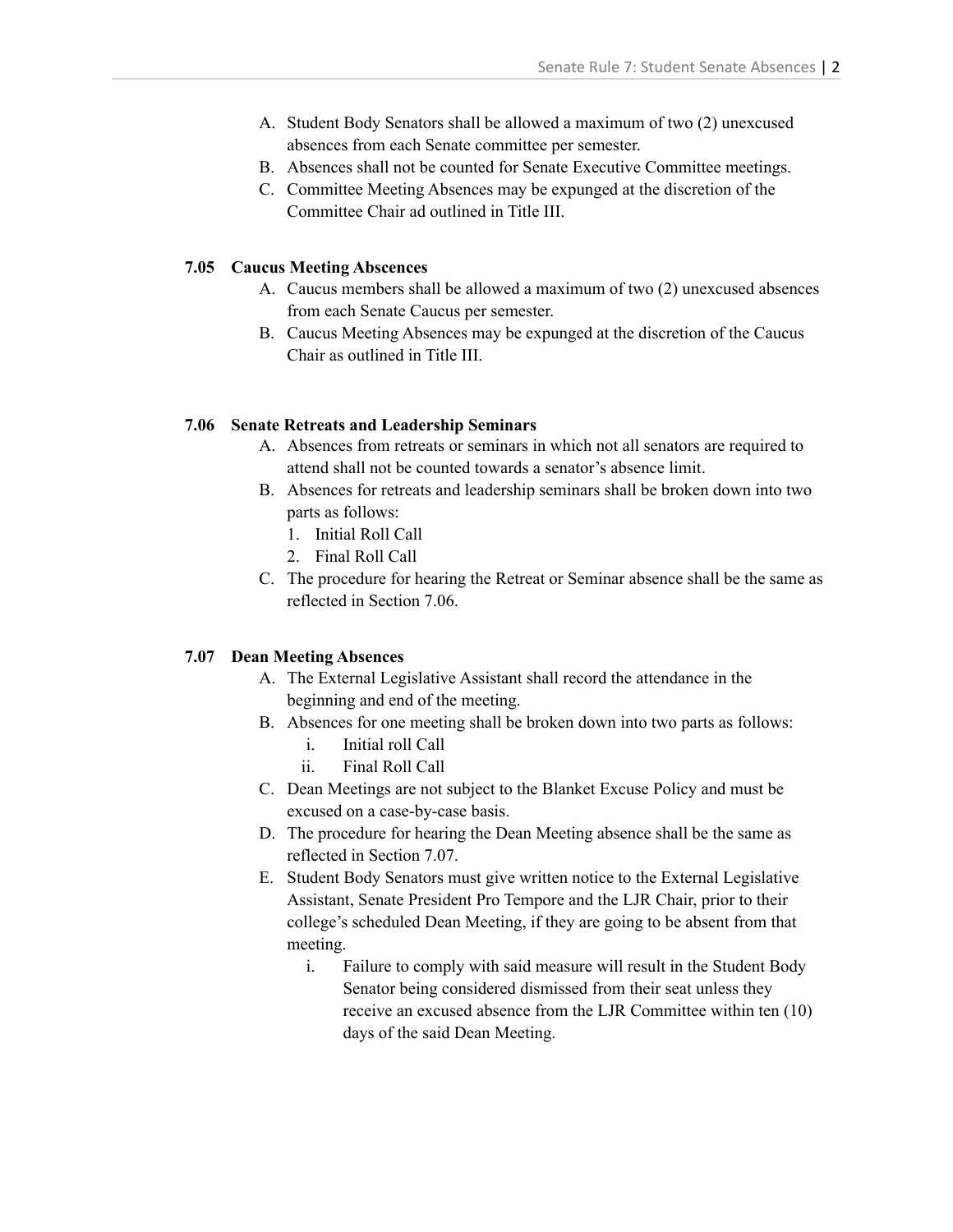ii. Said Student Body Senator will have until the next regularly scheduled Senate Meeting to appeal the resignation in accordance with the procedures set forth in Senate Rule 7.07.

## **7.08 The Excuse Policy**

The Excuse Policy shall be as follows:

- A. A Student Body Senator must submit a written petition, along with reasoning and evidence for the absence, requesting that an absence be expunged or excused, to the LJR Committee Chair, no more than ten (10) academic days after the absence in question.
- B. If a Student Body Senator is aware in advance that they will not be present at a certain Student Body Senate meeting, retreat, or leadership seminar, the Student Body Senator may submit a written petition, along with reasoning and evidence for the absence, requesting that the absence be excused, to the LJR Committee Chair, at any point before the occurrence of the absence.
- C. The LJR Committee shall review all excuses and vote to excuse or expunge the absence by a majority vote.
- D. All absence requests shall be submitted at least twenty-four (24) hours prior to the next regularly scheduled Legislative, Judicial, and Rules (LJR) Committee meeting to be heard in that meeting.
	- 1. For an absence to be excused or expunged it shall require a majority vote of the LJR committee.
	- 2. If the vote does not receive a majority in favor it is deemed not excused or expunged.
- E. A written appeal of the decision of the LJR Committee may be submitted to the Senate within five (5) academic days of the LJR decision to be reviewed by the Senate Executive Committee, which may, by a majority vote, excuse or expunge an absence.
- F. During the next regularly scheduled meeting following the decision of the Senate Executive Committee on the appeal, a majority vote can overturn said decision.

## **7.09 The Blanket Excuse Policy**

- A. A blanket excuse to exempt a Student Body Senator from attendance at Senate Meetings and/or joining Senate Committees for academic purposes may be granted once per semester by the Legislative, Judicial, and Rules Committee, and forwarded to the Senate President Pro Tempore if, the Student Body Senator submits proof (such as transcripts, graduation requirement sheets, class offering schedules, or any other documents that the Student Body Senator feels are relevant to showing a valid and unavoidable reason for necessitating the excuse).
- B. A blanket excuse request shall be sent to the Legislative, Judicial, and Rules Committee and granted on a case by case basis.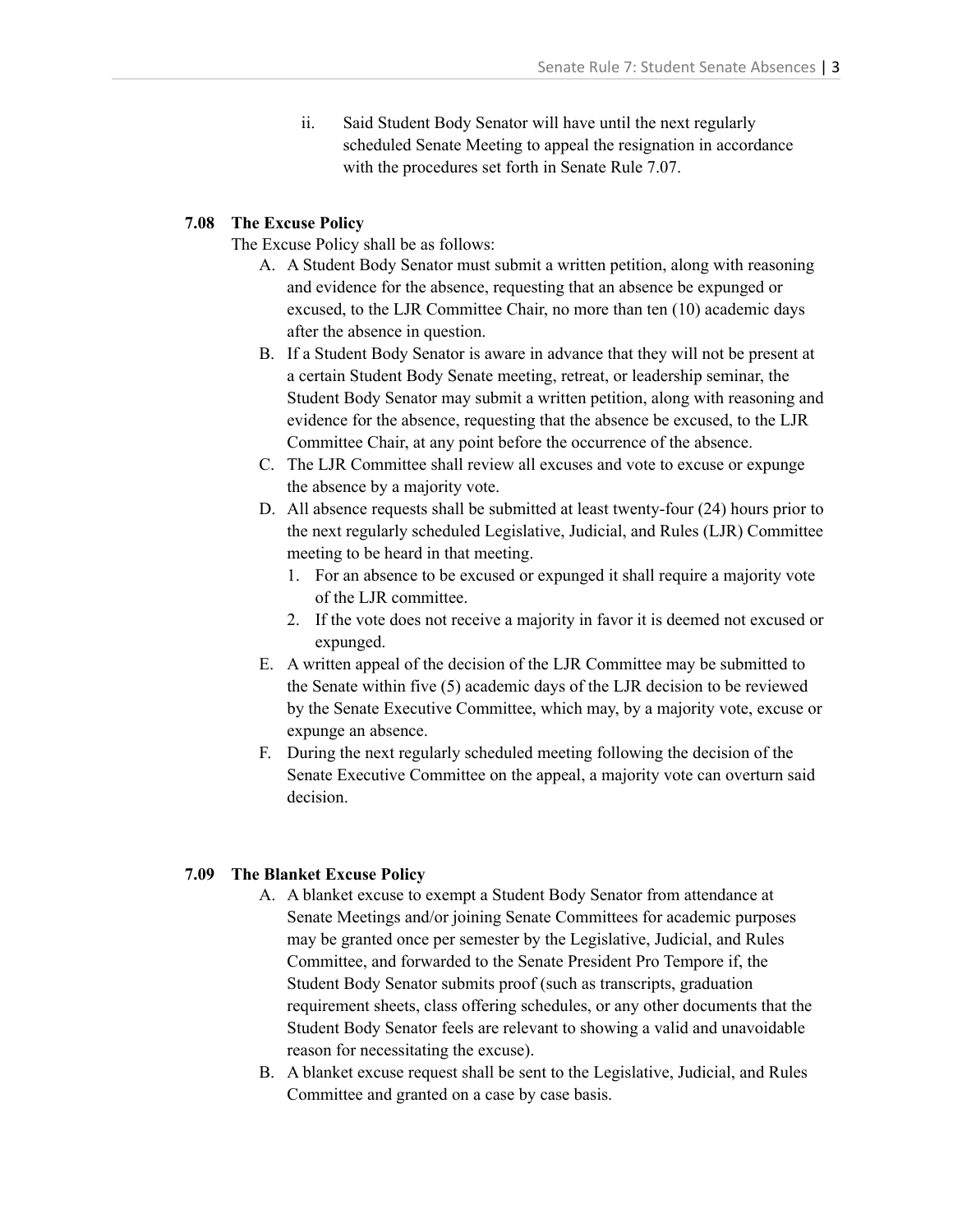- C. A written appeal of the decision of the LJR Committee may be submitted to the senate president within five (5) academic days of the LJR Committee to be reviewed by the Senate Executive Committee, which may, by a majority vote, overturn the decision of the LJR Committee.
- D. During the next regularly scheduled meeting-following the decision of the Senate Executive Committee on the appeal, a majority vote can overturn said decision.

## **7.10 Responsibilities of the LJR Chair and Senate President**

- A. The LJR Chair shall provide in writing to the Senate President, prior to each regular Senate Meeting, which Student Body Senators have collected more than one (1) unexcused absence.
- B. The Senate President shall announce, at the meeting, the name(s) of the Student Body Senator(s) who have accrued more than the maximum number of allowed absences, as defined in section 7.01.

## **7.12 Exceeding Maximum Allowed Absences**

- A. In Exceeding the maximum allowed number of committee absences (as defined in Section 7.04), a Student Body Senator is dismissed from the respective committee.
	- 1. The dismissed Student Body Senator shall have until the end of the next regularly scheduled Senate meeting to appeal their absences from committee to the Senate Executive Committee.
	- 2. When a majority vote of the Senate Executive Committee causes a Student Body Senator who had been dismissed from a committee to have, at most, the maximum number of allowed absences, as defined in 7.04, the Student Body Senator shall be reinstated to the committee.
	- 3. During the next regularly scheduled Senate meeting following the decision of the Senate Executive Committee, a majority vote can overturn said decision.
- B. If a Student Body Senator is dismissed from committee(s) on two separate occasions due to exceeding the maximum number of absences, as defined in Section 7.04, that Student Body Senator shall be automatically dismissed from the Student Body Senate.
- C. In exceeding the maximum number of absences from Senate Meetings, retreats, and leadership seminars, as defined in Section 7.01, a Student Body Senator shall be automatically dismissed from the Student Body Senate after the absence limit has been exceeded.

## **7.12 Exceeding Maximum Allowed Caucus Absences**

A. In exceeding the maximum allowed number of Caucus absences (as defined in Section 7.05), a Caucus Member is dismissed from the respective Caucus.